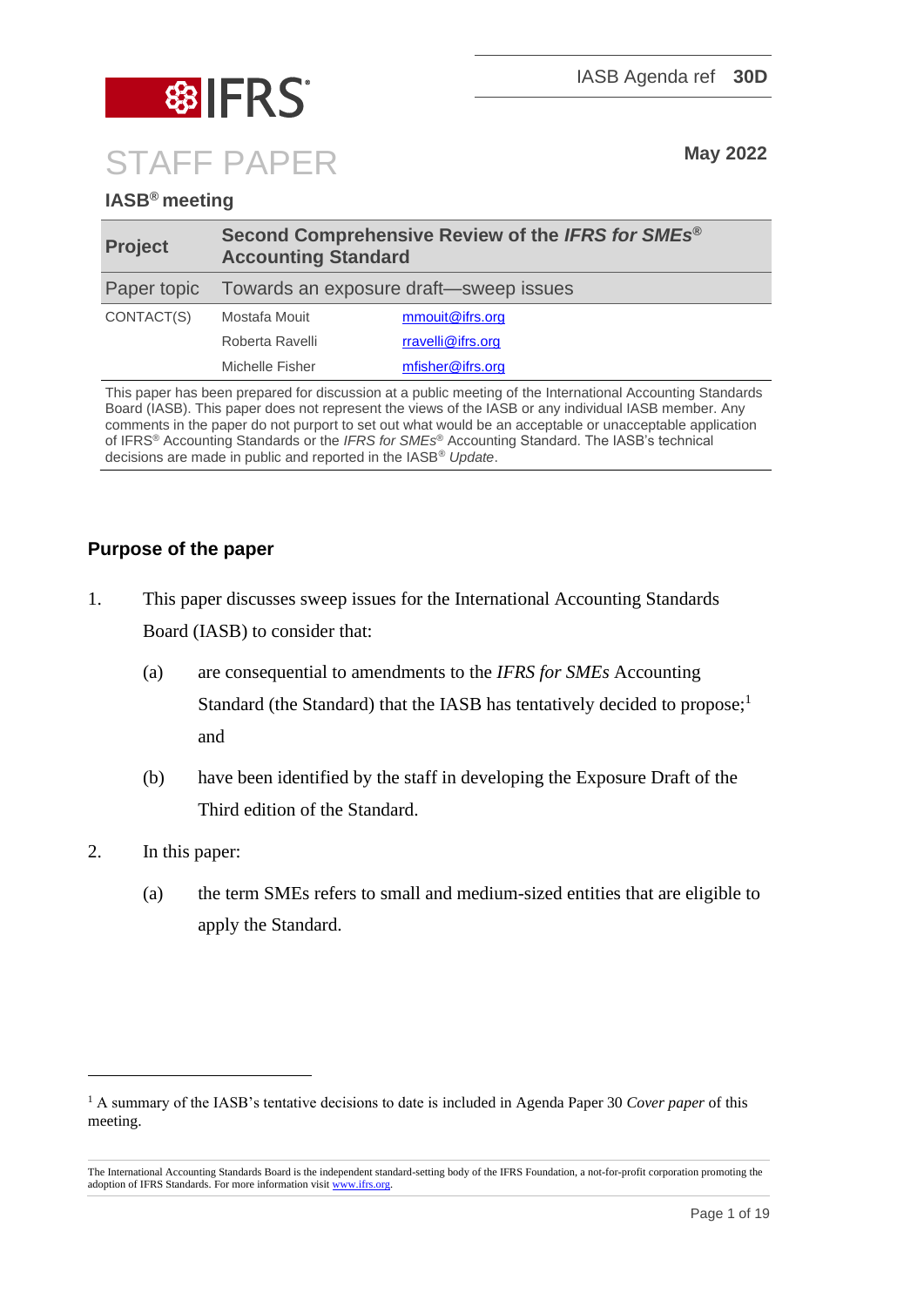- (b) the term 'revised Section 2' refers to the staff draft of a revised Section 2 aligning with the *Conceptual Framework for Financial Reporting* issued in 2018 (2018 *Conceptual Framework*).
- (c) the term 'amended Section 19' refers to the staff draft of an amended Section 19 including all of the changes that the IASB has tentatively decided to propose.

## **Structure of the paper**

- 3. The staff have identified the following sweep issues for consideration of the IASB:
	- (a) amendments to the amended Section 19 *Business Combinations and Goodwill*.
	- (b) the scope of the review of the Standard, considering potential exceptions for:
		- (i) Definition of Accounting Estimates (Amendments to IAS 8 *Accounting Policies, Changes in Accounting Estimates and Errors*).
		- (ii) Supplier Finance Arrangements.
	- (c) amendments to Section 11 *Basic Financial Instruments* to reflect the Amendments to IFRS 9 *Prepayment Features with Negative Compensation* issued in 2017.
	- (d) amendments to Section 14 *Investments in Associates* to reflect the Amendments to IAS 28 *Long-term Interests in Associates and Joint Ventures* issued in 2017 and to clarify, for SMEs, the treatment of financial instruments that form part of an entity's net investment in an associate or jointly controlled entity.
	- (e) amendments to Section 33 *Related Party Disclosures* to align it with IAS 24 *Related Party Disclosures*.
- 4. The paper includes five questions for the IASB; questions for the IASB are included at the end of the staff analysis for each sweep issue.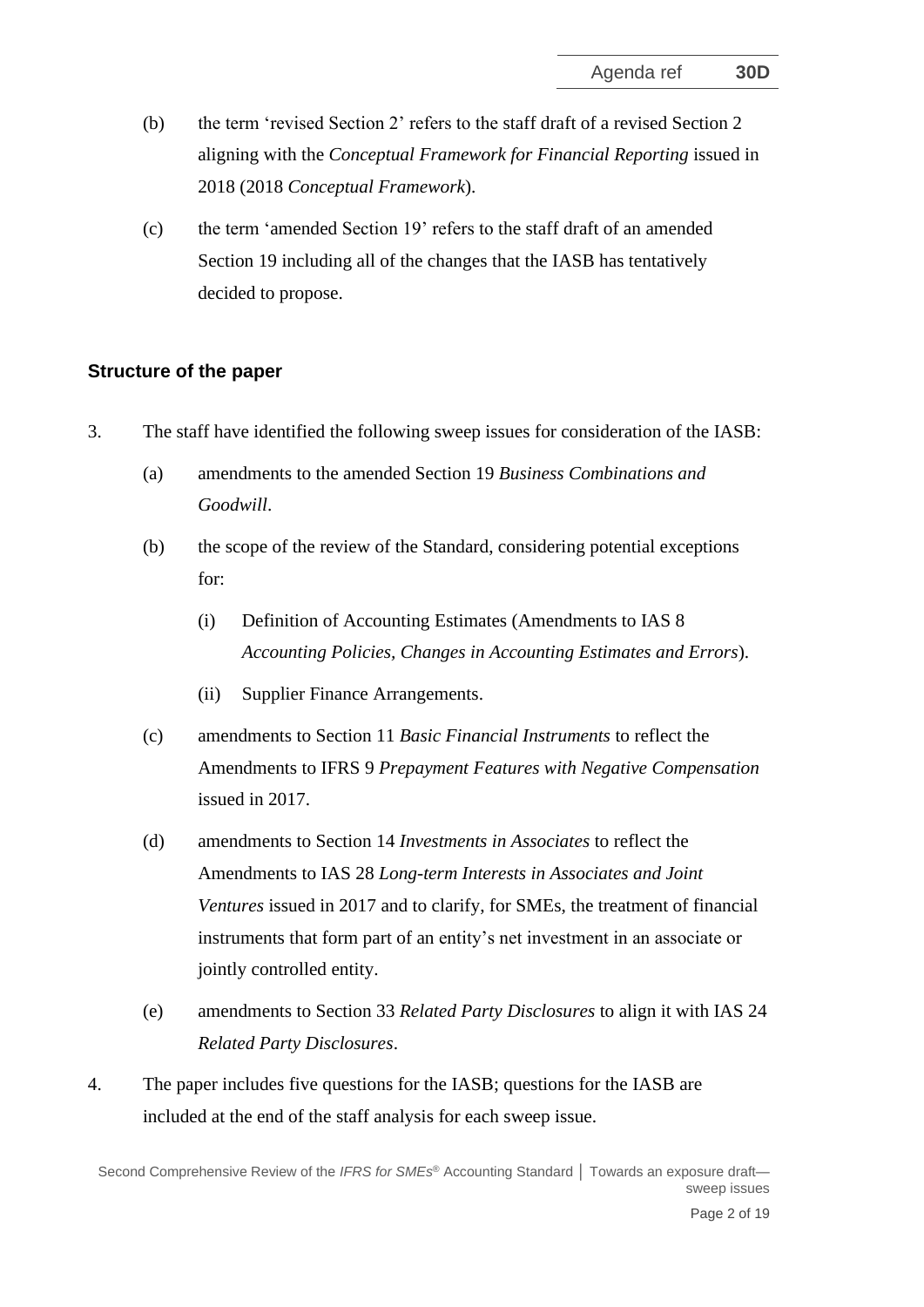#### **Summary of staff recommendations**

- 5. The staff recommend the IASB:
	- (a) propose amendments to Section 19 of the Standard:
		- (i) to align with the requirements set out in paragraph 11 of IFRS 3 *Business Combinations* (as amended in May 2020)—so that:
			- (1) to qualify for recognition, the identifiable assets acquired and liabilities assumed must meet the definitions of assets and liabilities in the revised Section 2 *Concepts and Pervasive Principles* at the acquisition date;
			- (2) for liabilities and contingent liabilities that would be within the scope of Section 21 *Provisions and Contingencies*, if they were incurred separately rather than assumed in a business combination, an acquirer applies paragraph 21.6 of the Standard to determine whether at the acquisition date a present obligation exists as a result of past events for a provision or contingent liability; and
			- (3) ask for further views in the *Invitation to Comment* of the Exposure Draft on aligning with IFRS 3 (as amended in May 2020).
		- (ii) to align with the requirement of IFRS 3 that an acquirer cannot recognise a contingency that is not a liability—so that, an SME is required to recognise contingent liabilities assumed in a business combination only if they are present obligation and is prohibited from recognising 'possible obligations';
	- (b) propose amendments to the Standard to align with the definition of accounting estimates as set out in IAS 8 as amended in February 2021 and,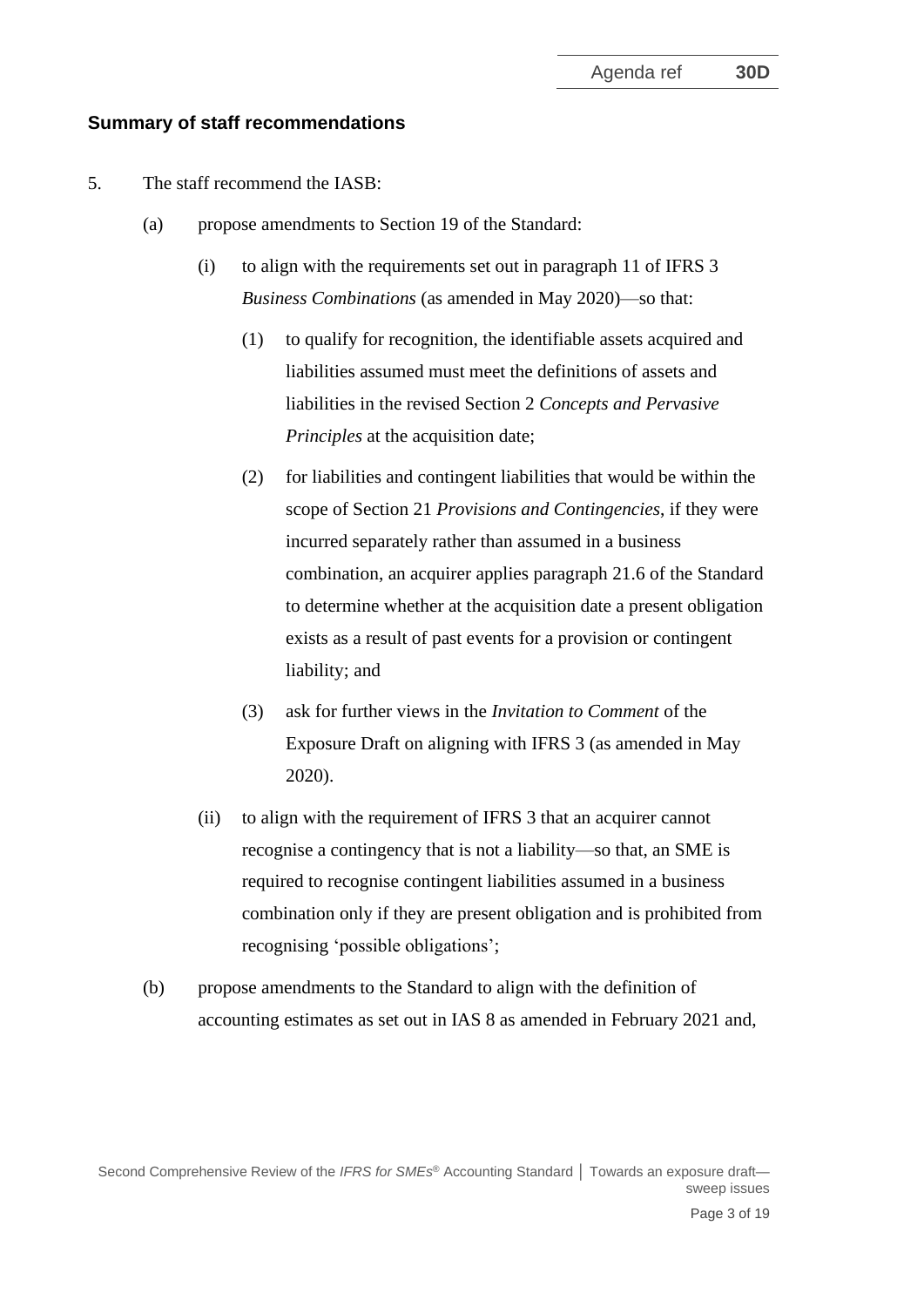consequently, introduce the application guidance relevant to SMEs as set out in IAS 8;

- (c) propose amendments to paragraph 11.9 of the Standard to reflect the 2017 Amendments to IFRS 9 to enable SMEs to measure at amortised cost debt instruments that have prepayment features with negative compensation;
- (d) propose amendments to paragraph 14.8 of the Standard to reflect the 2017 Amendments to IAS 28 and to clarify, for SMEs, the treatment of financial instruments that form part of an entity's net investment in an associate or jointly controlled entity; and
- (e) propose amendments to Section 33 of the Standard to align it with IAS 24, with simplifications, by:
	- (i) introducing simplified disclosure requirements for government-related entities applying the exemption in paragraph 33.11 of the Standard (based on paragraphs 25 and 26 of IAS 24);
	- (ii) changing the terminology 'state' to 'government';
	- (iii) replacing the subheading 'Disclosure of parent-subsidiary relationships' above paragraph 33.5 of the Standard with 'Disclosure of controlling party relationships';
	- (iv) amending the requirement in paragraph 33.9(b) of the Standard, regarding disclosure of the amount of outstanding balances, to include commitments; and
	- (v) aligning the disclosure requirements relating to key management personnel services with the amendments to IAS 24 issued in 2013.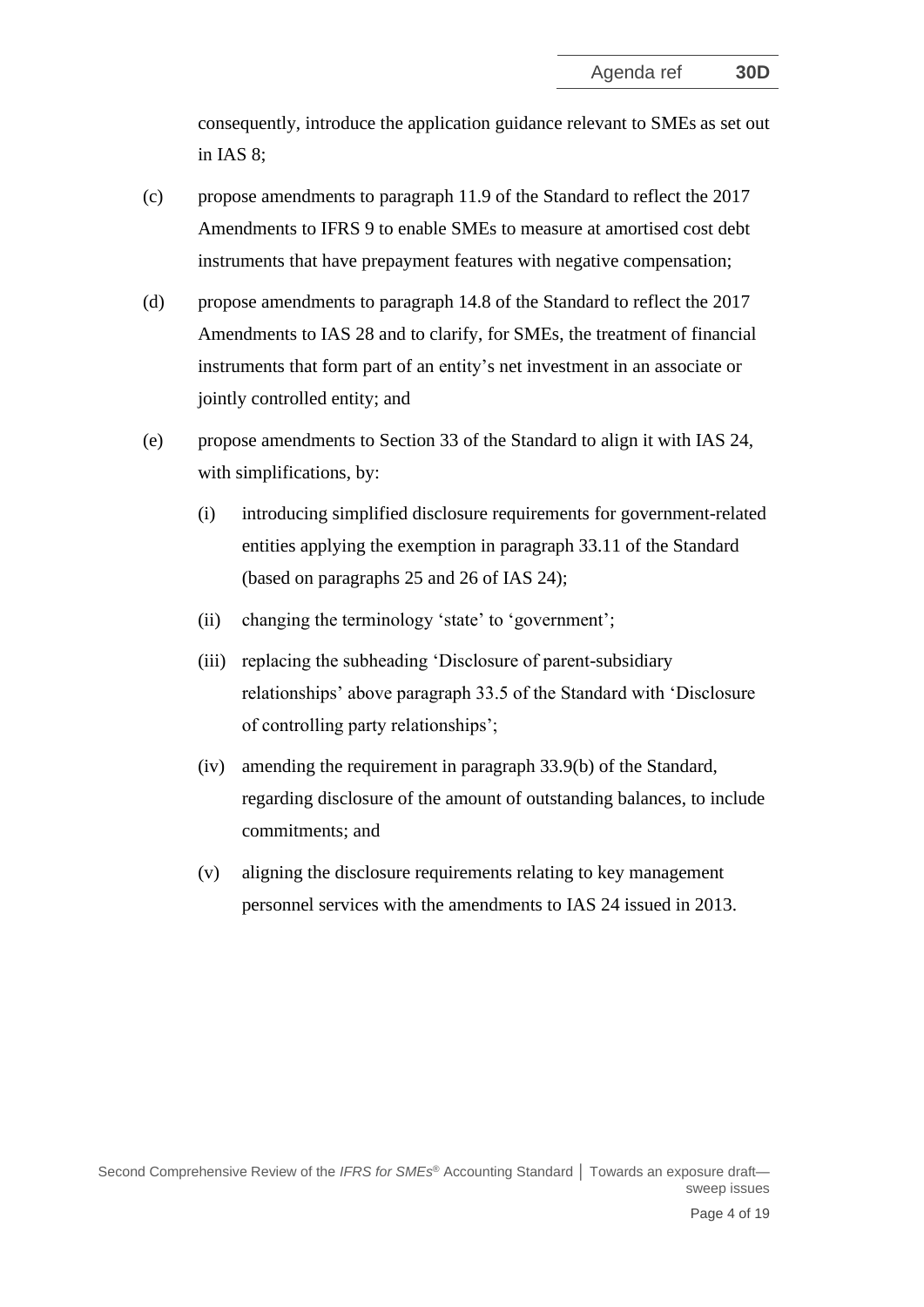# **Amended Section 19**

# *Reference to revised Section 2 and adding a further exception to the recognition principle in amended Section 19*

- <span id="page-4-0"></span>6. Section 19 is currently based on IFRS 3 (2004).<sup>2</sup> Applying paragraph 19.15 of the Standard, the acquirer shall recognise separately the acquiree's identifiable assets, liabilities and contingent liabilities at the acquisition date only if they satisfy the following criteria at that date:
	- (a) in the case of an asset other than an intangible asset, it is probable that any associated future economic benefits will flow to the acquirer and its fair value can be measured reliably;
	- (b) in the case of a liability other than a contingent liability, it is probable that an outflow of resources will be required to settle the obligation and its fair value can be measured reliably;
	- (c) in the case of an intangible asset, its fair value can be measured reliably without undue cost or effort; and
	- (d) in the case of a contingent liability, its fair value can be measured reliably.

<sup>2</sup> Paragraph BC74 of the Basis for Conclusions on IFRS 3 (2004) explained that IFRS 3 (2004) carries forward the general principle previously in IAS 22 *Business Combinations*. That principle required an acquirer to recognise separately, from the acquisition date, the acquiree's identifiable assets and liabilities at that date that can be measured reliably and for which it is **probable** that any associated future economic benefits will flow to, or resources embodying economic benefits will flow from, the acquirer.

Second Comprehensive Review of the *IFRS for SMEs* ® Accounting Standard **│** Towards an exposure draft sweep issues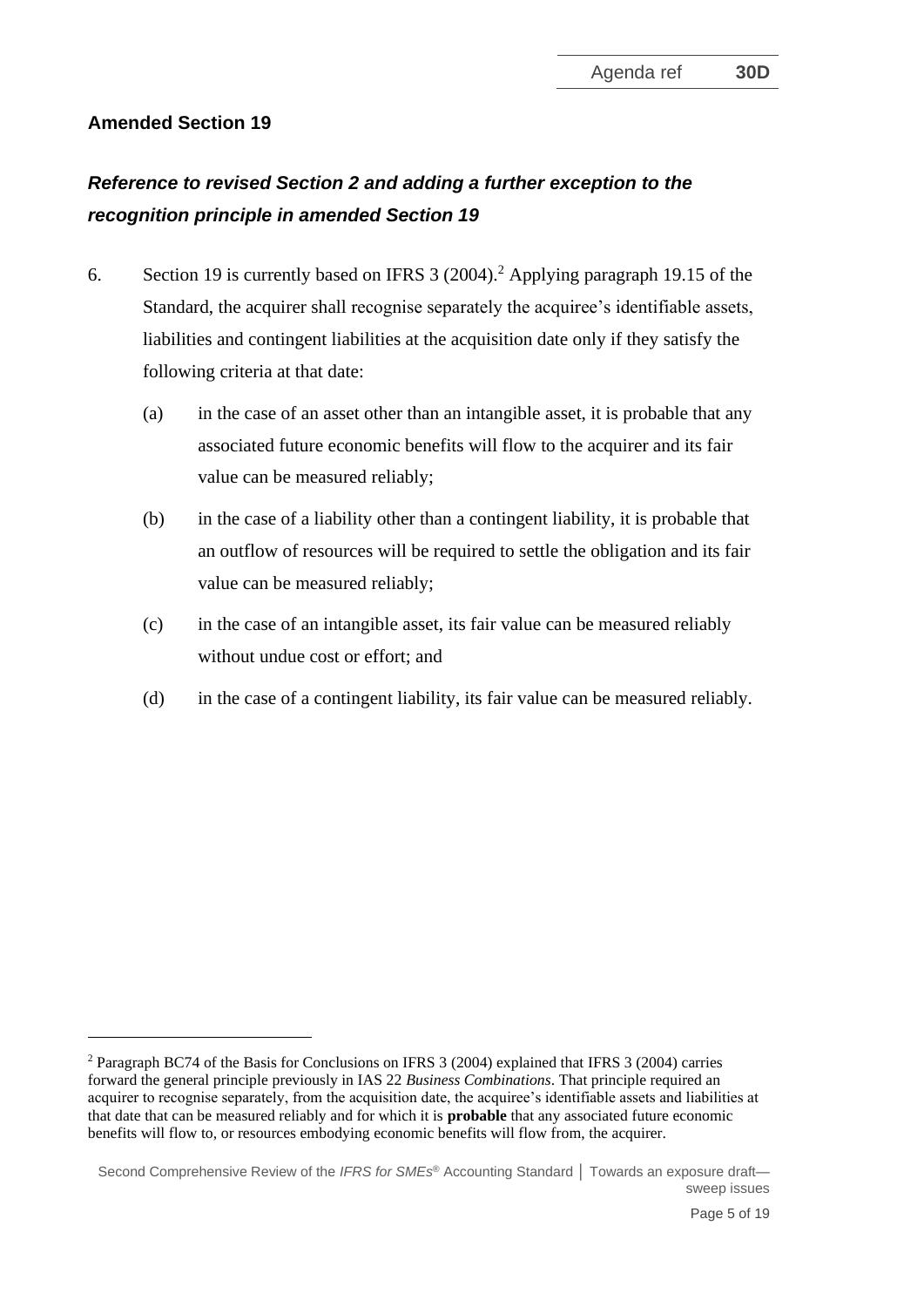- 7. The Request for Information *Comprehensive Reviews of the* IFRS for SMEs *Standard* was published in January 2020.<sup>3</sup> At the date of publication of the Request for Information applying paragraph 11 of IFRS 3 to qualify for recognition as part of applying the acquisition method, the [identifiable](https://eifrs.ifrs.org/eifrs/ViewContent?collection=2021_Annotated_Required_Standards&fn=IFRS03_APPA.html&scrollTo=IFRS03_APPA__IFRS03_P0314) assets acquired and liabilities assumed needed to meet the definitions of assets and liabilities in the *Framework for the Preparation and Presentation of Financial Statements (*1989 *Framework)* at the [acquisition date.](https://eifrs.ifrs.org/eifrs/ViewContent?collection=2021_Annotated_Required_Standards&fn=IFRS03_APPA.html&scrollTo=IFRS03_APPA__IFRS03_P0298) 4
- <span id="page-5-0"></span>8. In May 2020 the IASB issued *Updating a Reference to the Conceptual Framework (Amendments to IFRS 3)*, which made amendments to IFRS 3 by replacing a reference to the 1989 *Framework* with a reference to the 2018 *Conceptual Framework*. The amendments to IFRS 3 are effective for business combinations occurring in reporting periods starting on or after 1 January 2022.<sup>5</sup>
- <span id="page-5-1"></span>9. Paragraphs BC114A–BC114D of the Basis for Conclusions on IFRS 3 explain that:
	- (a) the IASB decided originally to retain the reference to the 1989 *Framework* in paragraph 11 of IFRS 3 until it had completed an analysis of the possible consequences of referring in that paragraph to the revised definitions of an asset and a liability as set out in 2018 *Conceptual Framework*.

<sup>&</sup>lt;sup>3</sup> The scope of the review includes requirements that are effective on or before 1 January 2019.

<sup>&</sup>lt;sup>4</sup> Paragraphs BC112–BC130 of the Basis for Conclusions on IFRS 3 explained that the IASB decided that to achieve a reasonably high degree of consistency in practice and to resolve existing inconsistencies, IFRS 3 (2008) should provide guidance on applying the recognition principle. IASB decided that the appropriate first step is to apply, *as part of applying the acquisition method*, the definitions of assets and liabilities in the 1989 *Framework*. Also:

<sup>(</sup>a) paragraph BC126 of the Basis for Conclusions on IFRS 3 explained that IFRS 3 (2008) *does not* contain that **probability** recognition criterion (mentioned in the footnote 2 of this paper) and thus it requires the acquirer to recognise identifiable assets acquired and liabilities assumed regardless of the degree of probability of an inflow or outflow of economic benefits.

<sup>(</sup>b) paragraph BC127 of the Basis for Conclusions on IFRS 3 explained that the recognition criteria in the 1989 *Framework* include the concept of probability to refer to the degree of uncertainty that the future economic benefits associated with an asset or liability will flow to or from the entity.

<sup>5</sup> For more detail of the differences in the definition of an asset and liability between 1989 *Framework* and 2018 *Conceptual Framework* see [Paragraph 13 of Nov 2018 AP10: When and how to update the reference,](https://www.ifrs.org/content/dam/ifrs/meetings/2018/november/iasb/ap10-cf.pdf)  which explains that the main difference is the removal of the requirement for '**expected'** inflows or outflows of economic benefits. The definitions in the 2018 *Conceptual Framework* instead require that a right has the '**potential'** to produce economic benefits or that an obligation has the 'potential' to require the entity to transfer an economic resource.

Second Comprehensive Review of the *IFRS for SMEs* ® Accounting Standard **│** Towards an exposure draft sweep issues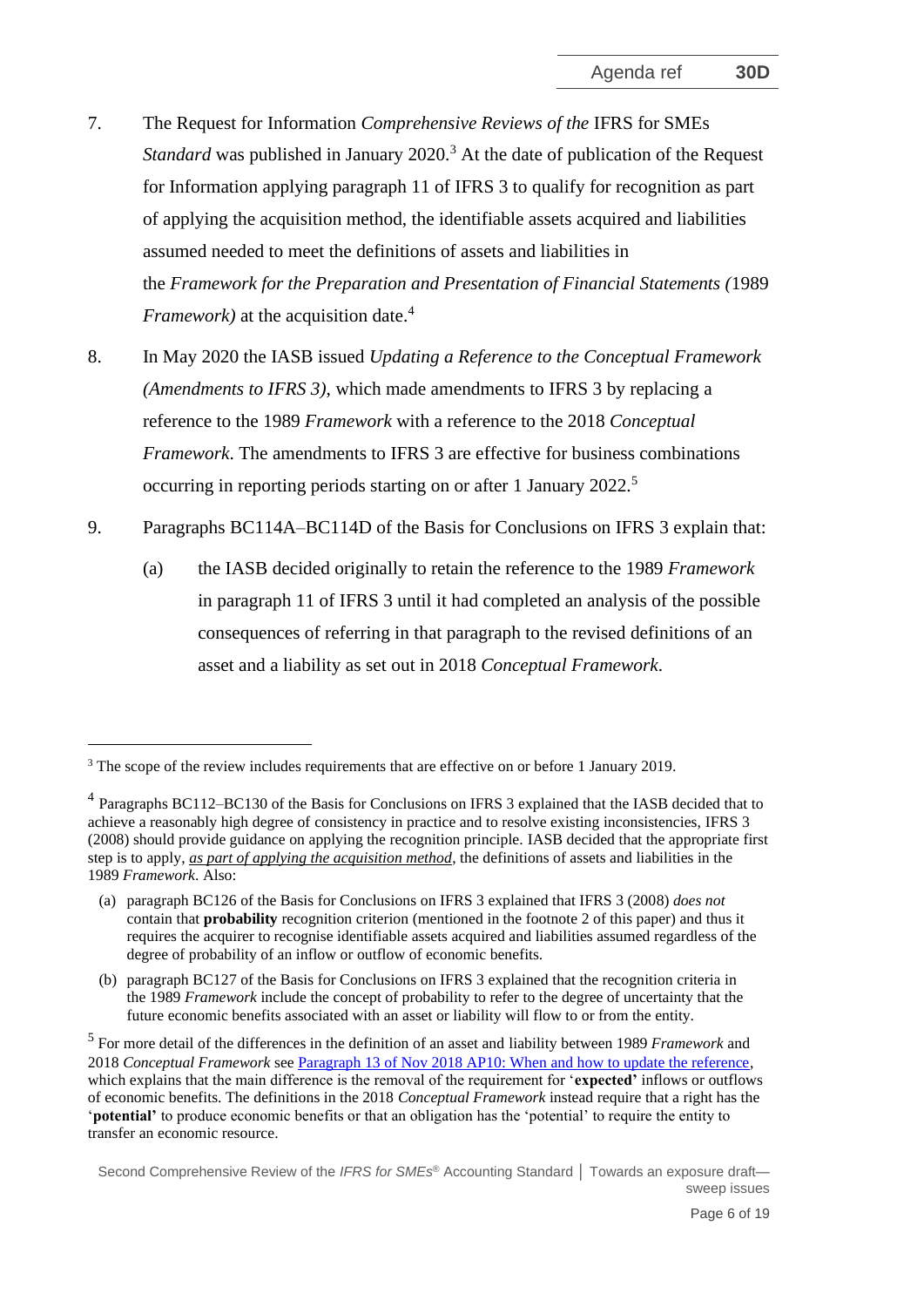- <span id="page-6-1"></span>(b) the IASB's analysis led it to conclude that the problem of Day 2 gains or losses would be significant in practice only for liabilities that an acquirer accounts for after the acquisition date by applying IAS 37 *Provisions, Contingent Liabilities and Contingent Assets*. <sup>6</sup> To avoid the problem, the IASB decided to add a further exception to the recognition principle in IFRS 3.
- (c) the IASB replaced the reference to the 2018 *Conceptual Framework* and added the exception to its recognition principle in May 2020.
- 10. At its May 2021 meeting, the IASB tentatively decided to propose amendments to Section 2 to align it with the 2018 *Conceptual Framework*. 7
- 11. At its December 2021 and February 2022 meetings, the IASB tentatively decided to propose amendments to Section 19 to align it with IFRS 3 for the acquisition method of accounting and to simplify the acquisition method of accounting by:<sup>8</sup>
	- (a) not introducing the option to measure non-controlling interests at fair value; and
	- (b) not changing the criteria for recognising intangible assets acquired in a business combination (see paragraph [6\(](#page-4-0)c) of this paper).
- <span id="page-6-0"></span>12. In developing the Exposure Draft of the Third edition of the Standard the staff have identified that amended Section 19 is not aligned with the requirements in IFRS 3 as amended in May 2020 and that there could be an inconsistency between amended Section 19 and revised Section 2. This is because, changing the recognition principles and the definitions (including the supporting concepts) could

<sup>6</sup> In developing 2018 *Conceptual Framework*, the IASB considered whether it should replace the reference in paragraph 11 of IFRS 3 with a reference to the revised definitions in the 2018 *Conceptual Framework*. In some cases, and due to applying the revised definitions that could change which assets and liabilities qualify for recognition in a business combination, the post-acquisition accounting required by other IFRS Accounting Standards could then lead to immediate derecognition of assets or liabilities recognised in a business combination, resulting in so-called Day 2 gains or losses that do not depict an economic gain or loss.

<sup>7</sup> For more detail of the IASB's tentative decisions see [IASB Update May 2021.](https://www.ifrs.org/news-and-events/updates/iasb/2021/iasb-update-may-2021/#5)

<sup>8</sup> For more detail of the IASB's tentative decisions see [IASB Update December 2021](https://www.ifrs.org/news-and-events/updates/iasb/2021/iasb-update-december-2021/#5) and [IASB Update](https://www.ifrs.org/news-and-events/updates/iasb/2022/iasb-update-february-2022/#7)  [February 2022.](https://www.ifrs.org/news-and-events/updates/iasb/2022/iasb-update-february-2022/#7) 

Second Comprehensive Review of the *IFRS for SMEs* ® Accounting Standard **│** Towards an exposure draft sweep issues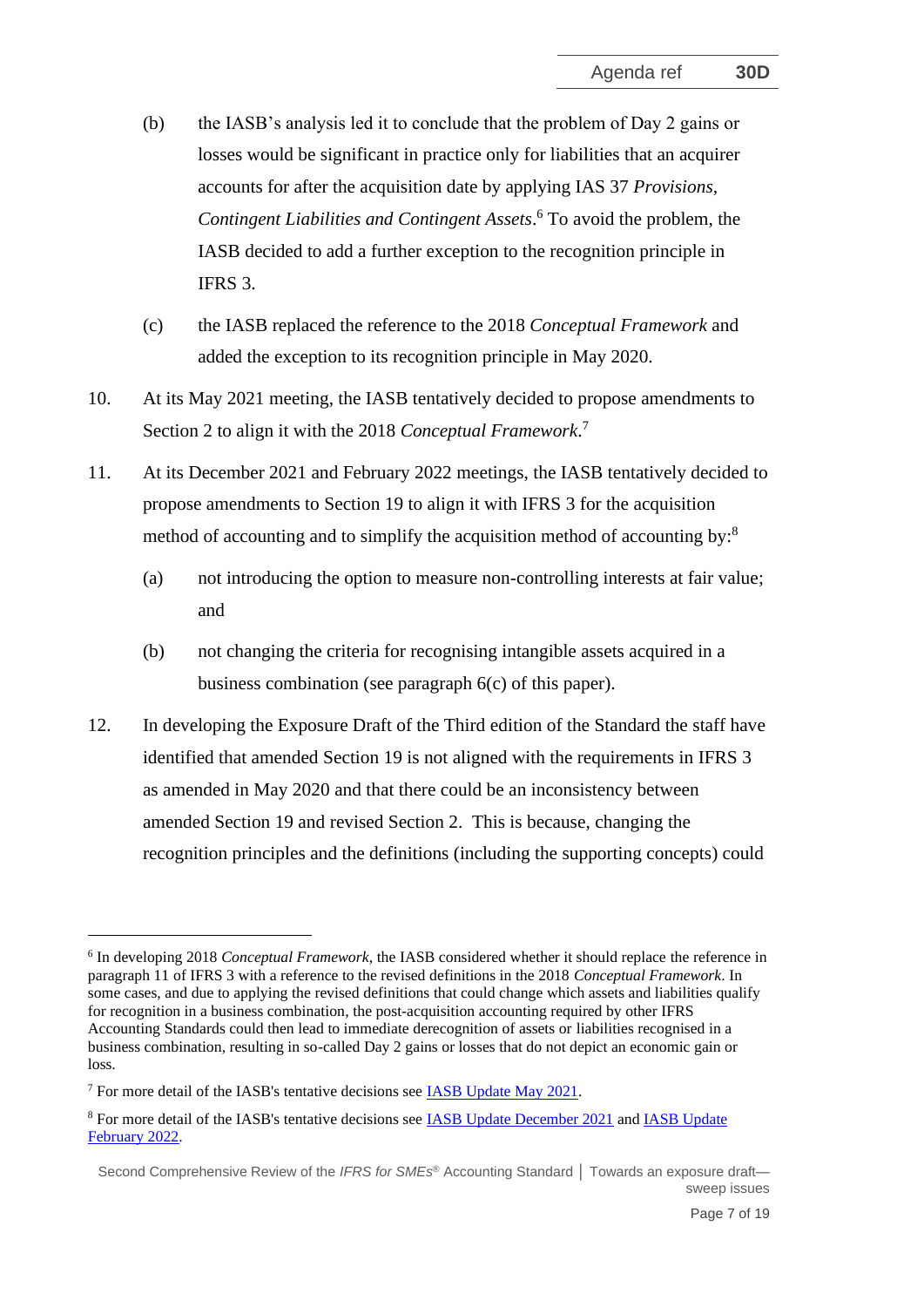change which assets and liabilities qualify for recognition in a business combination.

- 13. The staff think that the IASB could address the inconsistency by proposing a further amendment to amended Section 19 to align with IFRS 3 as amended in May 2020—so that, to qualify for recognition, the identifiable assets acquired and liabilities assumed must meet the definitions of assets and liabilities in revised Section 2 at the acquisition date.
- <span id="page-7-0"></span>14. In doing so, the staff think that the IASB could bypass the amendments made first in IFRS 3 (2008), mentioned in footnote 4 of this paper, and instead:
	- (a) propose a further amendment to amended Section 19 to align with IFRS 3 as amended in May 2020 in one step; and
	- (b) adopt the approach it applied in developing the amendment to IFRS 3 as amended in May 2020, leveraging from the efforts and feedback the IASB received from the Accounting Standards Advisory Forum (ASAF) and large accounting firms (see paragraph [17](#page-8-0) of this paper).<sup>9</sup>
- 15. Although the amendments to IFRS 3, as noted in paragraph [8](#page-5-0) of this paper, are effective for business combinations occurring in reporting periods starting on or after 1 January 2022 and therefore are outside the scope of this review, the IASB has tentatively decided to consider amendments that provide clarification and would assist application of the Standard but are outside the scope of review (see paragraphs [24–](#page-11-0)[25](#page-11-1) of this paper).
- 16. Therefore, the staff think that:
	- (a) amending Section 19 to align with IFRS 3 as amended in May 2020—by referring to revised definitions of an asset and a liability in revised Section 2—would address the inconsistency between amended Section 19

 $9^9$  For more detail see [Nov 2018 AP10: When and how to update the reference.](https://www.ifrs.org/content/dam/ifrs/meetings/2018/november/iasb/ap10-cf.pdf)

Second Comprehensive Review of the *IFRS for SMEs* ® Accounting Standard **│** Towards an exposure draft sweep issues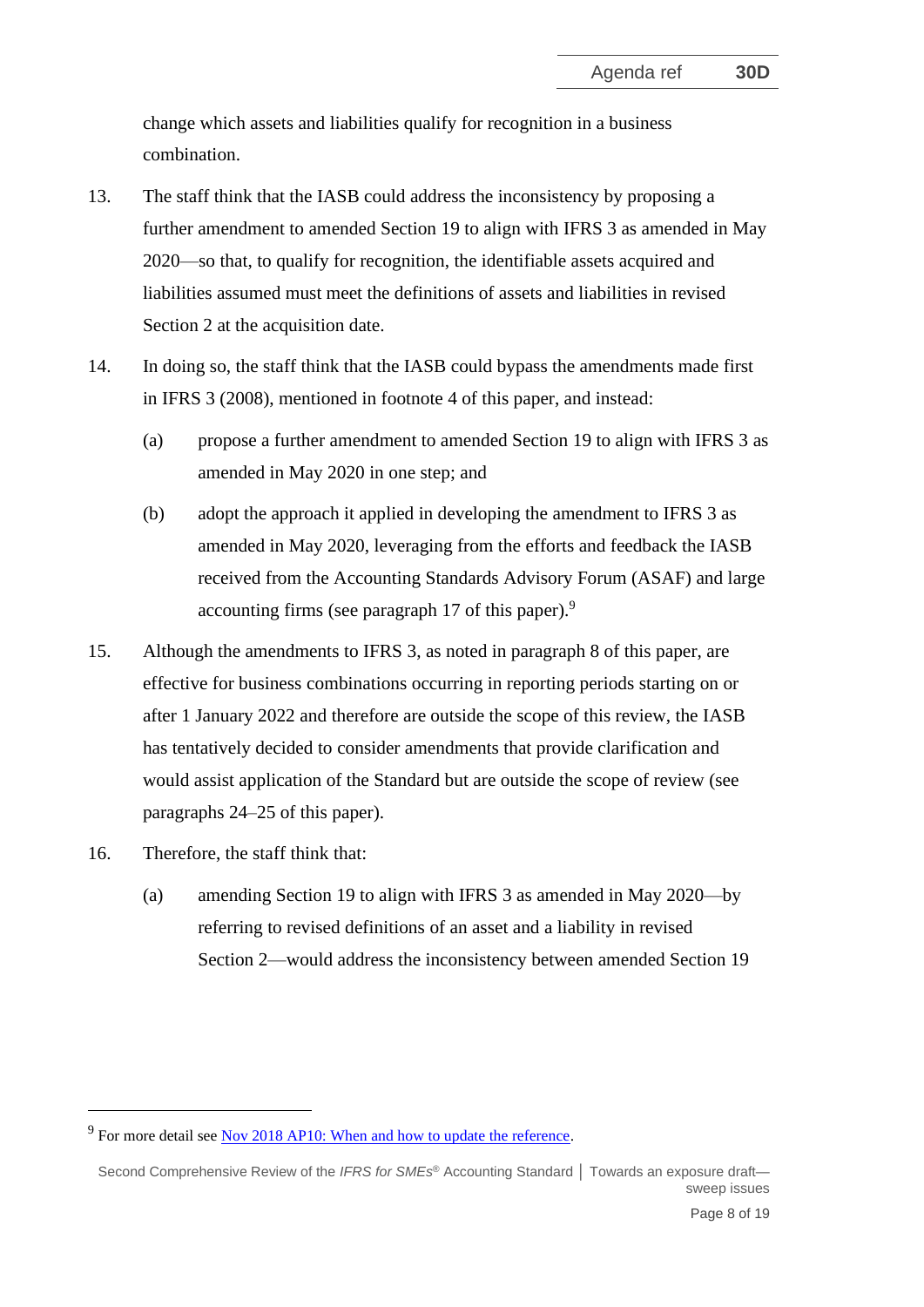and revised Section 2 in the Third edition of the Standard discussed in paragraph [12](#page-6-0) of this paper; and

- (b) SMEs could benefit from the improvements brought by the amendment without delay, considering that the IASB had completed its analysis of the possible consequences of IFRS 3 referring to the revised definitions of an asset and a liability as set out in 2018 *Conceptual Framework* (see paragraphs [9](#page-5-1) and [14](#page-7-0) of this paper).
- <span id="page-8-0"></span>17. As noted in paragraph [9\(b\)](#page-6-1) of this paper, the IASB decided to add a further exception to the recognition principle in IFRS 3 to avoid Day 2 gains or losses for liabilities that an acquirer applies IAS 37 to after the acquisition date. The staff think that adding a new exception to the recognition principle in amended Section 19—as set out in paragraphs 21A–21C of IFRS 3 as amended in May 2020—would avoid immediate derecognition of liabilities recognised in a business combination that could resulting in Day 2 gains. Therefore, for liabilities and contingent liabilities that would be within the scope of Section 21, if they were incurred separately rather than assumed in a business combination, an acquirer would apply paragraph 21.6 to determine whether at the acquisition date a present obligation exists as a result of past events for a provision or contingent liability.
- <span id="page-8-1"></span>18. In the light of the staff analysis, the staff recommend the IASB:
	- (a) propose amendments to Section 19 to:
		- (i) refer to the revised definitions of an asset and a liability as set out in revised Section 2; and
		- (ii) add the exception to its recognition principle as set out in paragraph [17](#page-8-0) of this paper; and
	- (b) ask for further views in the *Invitation to Comment* of the Exposure Draft on aligning with IFRS 3 (as amended in May 2020).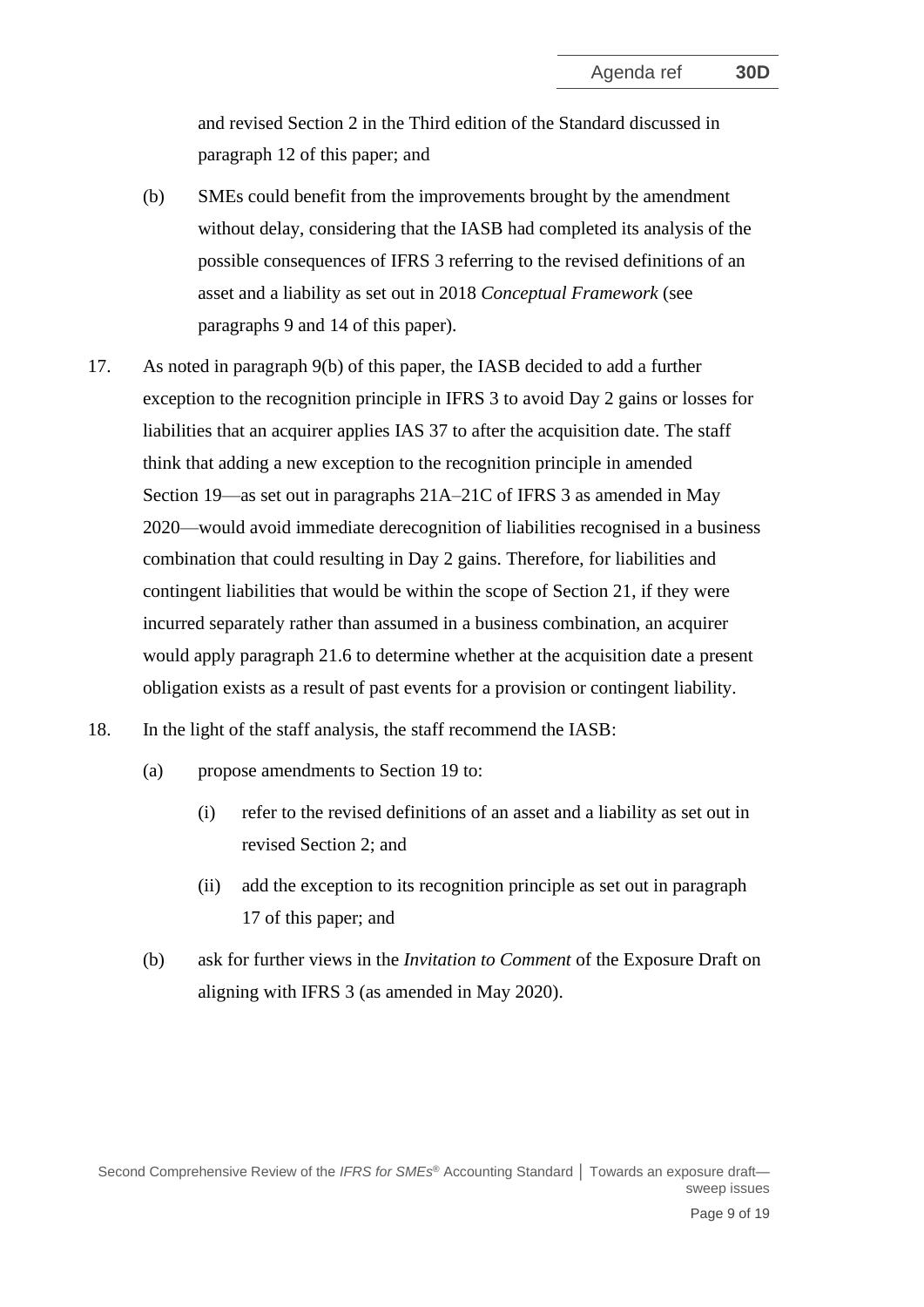# *Recognition of contingent liabilities*

- 19. Applying paragraph 19.15(d) of the Standard, SMEs recognise contingent liabilities assumed in a business combination, whether they are possible obligations or present obligations, only when their fair value can be measured reliably.
- 20. In contrast, applying IFRS 3, entities recognise contingent liabilities only if they are present obligations arising from past events whose fair value can be measured reliably. These entities do not recognise possible obligations.
- 21. Paragraphs BC272–BC275 of the Basis for Conclusions on IFRS 3 explain that the IASB concluded that an acquirer should recognise a contingent liability assumed in a business combination only if it satisfies the definition of a liability in the *Framework*. However, the IASB:
	- (a) reasoned that the definition of a contingent liability in [IAS](https://eifrs.ifrs.org/eifrs/ViewContent?collection=2021_Annotated_Issued_Standards&fn=IAS37_CHK_FM.html&scrollTo=IAS37_TOC0001) 37 includes both (a) 'possible obligations' and (b) present obligations for which either it is not probable that an outflow of resources embodying economic benefits will be required to settle the obligation or the amount of the obligation cannot be measured reliably.
	- (b) concluded that a contingent liability assumed in a business combination should be recognised only if it is a present obligation. IFRS 3 currently does not permit the recognition of 'possible obligations'.<sup>10</sup>
- 22. In developing amended Section 19, the staff have identified that continuing to recognise such contingent liabilities (ie continuing to permit the recognition of 'possible obligations') applying paragraph 19.15(d) of the Standard could be inconsistent with:
	- (a) the principle that only those identifiable items that satisfy the definition of a liability in the 2018 *Conceptual Framework* should be recognised; and

<sup>&</sup>lt;sup>10</sup> At the same time as the IASB published the 2005 Exposure Draft of IFRS 3, the IASB also published for comment a separate exposure draft of [IAS](https://eifrs.ifrs.org/eifrs/ViewContent?collection=2021_Annotated_Issued_Standards&fn=IAS37_CHK_FM.html&scrollTo=IAS37_TOC0001) 37. However, the IASB expected to issue a revised IAS 37 at a later date. Accordingly, *except for clarifying that an acquirer should not recognise a so-called contingent liability that is not an obligation at the acquisition date*, the IASB decided to carry forward the related requirements in the original IFRS 3, pending completion of the project to revise IAS 37.

Second Comprehensive Review of the *IFRS for SMEs* ® Accounting Standard **│** Towards an exposure draft sweep issues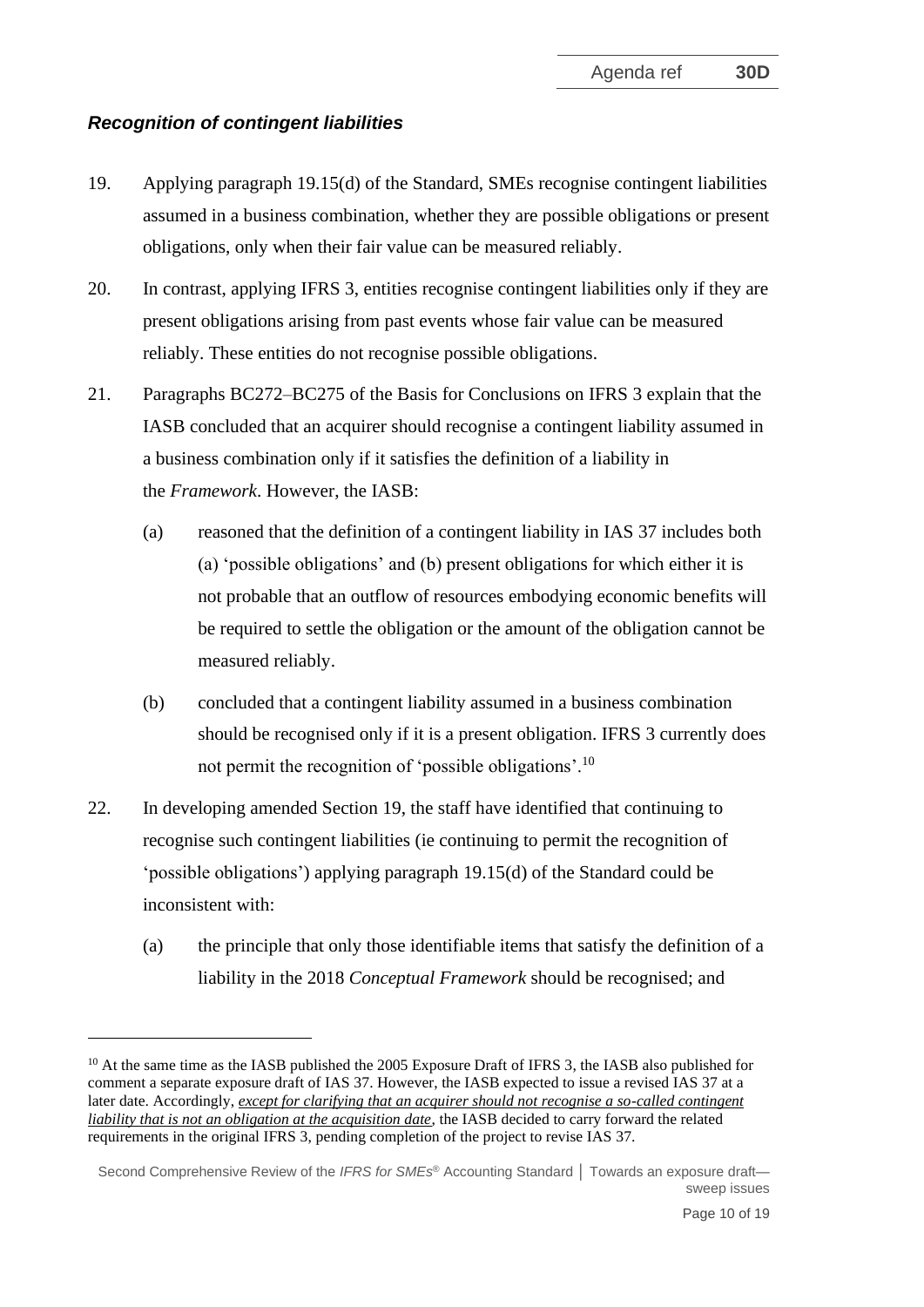- (b) the staff recommendation to propose a further amendment to amended Section 19 to align it with IFRS 3 as amended in May 2020—by referring to the definitions of assets and liabilities in revised Section 2 and adding a new exception to the recognition principle in Section 19 (see paragraph [18](#page-8-1) of this paper).
- 23. Therefore, the staff recommend the IASB propose amending Section 19 to clarify that an acquirer cannot recognise a contingency that is not a liability. This clarification:
	- (a) would improve the financial information provided applying amended Section 19, by requiring an SME to recognise contingent liabilities assumed in a business combination only if it is a present obligation and prohibiting the recognition of 'possible obligations';
	- (b) would reduce or eliminate the efforts needed to measure the 'possible obligations' at fair value—ie an SME would recognise contingent liabilities assumed in a business combination only if they are present obligations, removing an unnecessary complexity into the Standard; and
	- (c) would result in the recognition of an amount of goodwill that more faithfully represent the underlying economics of the business combination—ie an SME would recognise contingent liabilities assumed in a business combination only if they are present obligations, avoiding any potential overstatement of the amount of goodwill recognised.

#### **Question 1 for the IASB**

Does the IASB agree with the staff recommendations to propose amendments to Section 19 of the Standard:

- (a) to align with the requirements set out in paragraph 11 of IFRS 3 (as amended in May 2020) so that:
	- (i) to qualify for recognition, the identifiable assets acquired and liabilities assumed must meet the definitions of assets and liabilities in revised Section 2 at the acquisition date;

Second Comprehensive Review of the *IFRS for SMEs* ® Accounting Standard **│** Towards an exposure draft sweep issues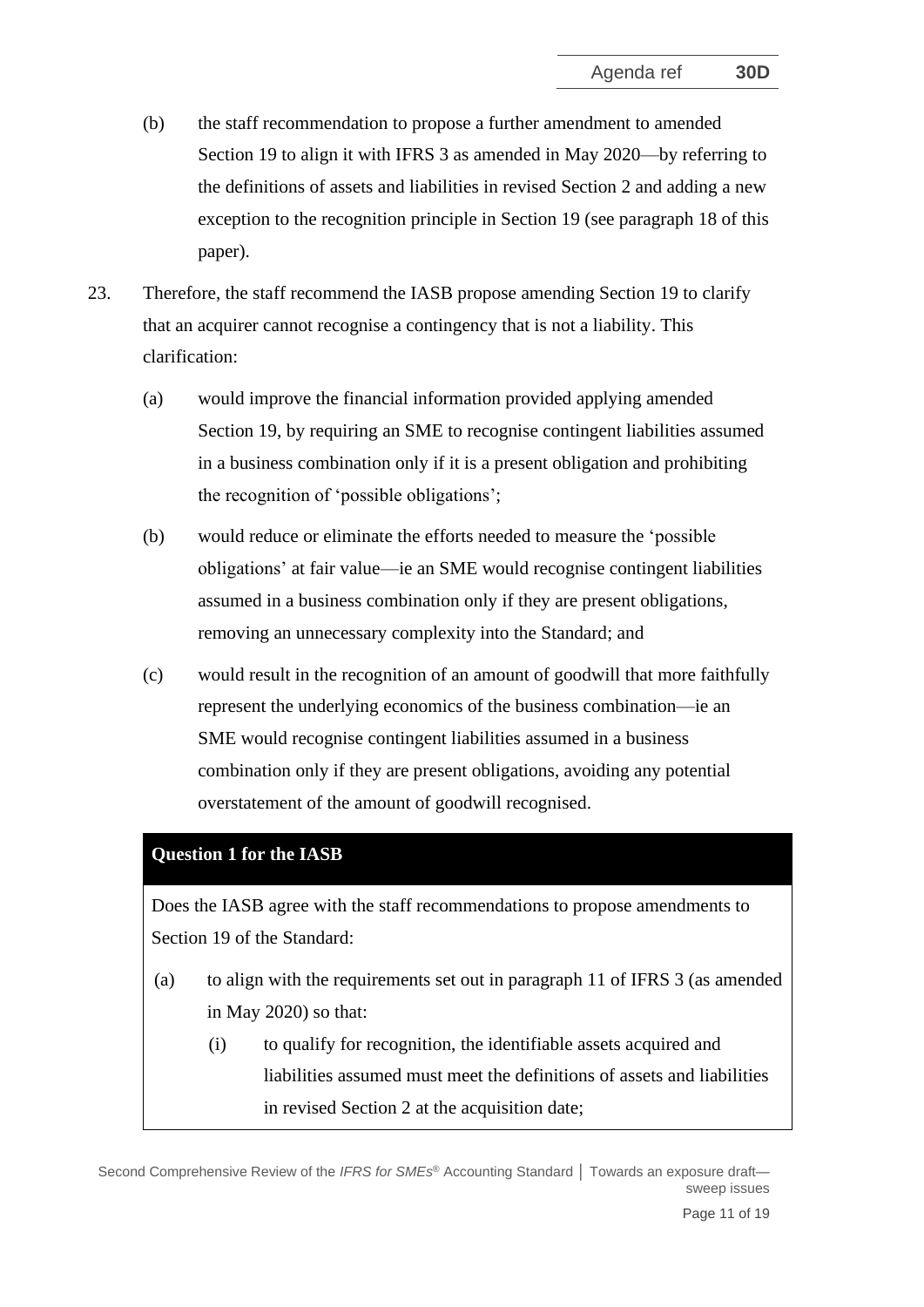- (ii) for liabilities and contingent liabilities that would be within the scope of Section 21, if they were incurred separately rather than assumed in a business combination, an acquirer applies paragraph 21.6 of the Standard to determine whether at the acquisition date a present obligation exists as a result of past events for a provision or contingent liability; and
	- (iii) ask for further views in the *Invitation to Comment* of the Exposure Draft on aligning with IFRS 3 (as amended in May 2020).
- (b) to align it with the requirement of IFRS 3 that an acquirer cannot recognise a contingency that is not a liability—so that, an SME is required to recognise contingent liabilities assumed in a business combination only if they are present obligation and is prohibited from recognising 'possible obligations'.

#### **Scope of the review of the Standard**

- <span id="page-11-0"></span>24. At its March 2021 meeting, the IASB has tentatively decided to confirm the scope of the review as set out in the Request for Information. This scope includes:
	- (a) requirements that are effective on or before 1 January 2019; and
	- (b) amendments that provide clarification and would assist application of the Standard but are outside the scope of the review.<sup>11</sup>
- <span id="page-11-1"></span>25. At its December 2021 meeting, the IASB tentatively decided to propose amendments to the Standard to align it with *Disclosure of Accounting Policies* (Amendments to IAS 1 *Presentation of Financial Statements*), which the IASB issued in February 2021 and are effective on 1 January 2023, because the amendments are interrelated with other amendments to IAS 1 and SMEs could benefit from the improvements brought by the amendment without delay.

<sup>&</sup>lt;sup>11</sup> When developing the Request for Information, the IASB decided to include in the scope of the review two amendments effective on 1 January 2020 (*Definition of Material* (Amendments to IAS 1 and IAS 8) and *Definition of a Business* (Amendments to IFRS 3)).

Second Comprehensive Review of the *IFRS for SMEs* ® Accounting Standard **│** Towards an exposure draft sweep issues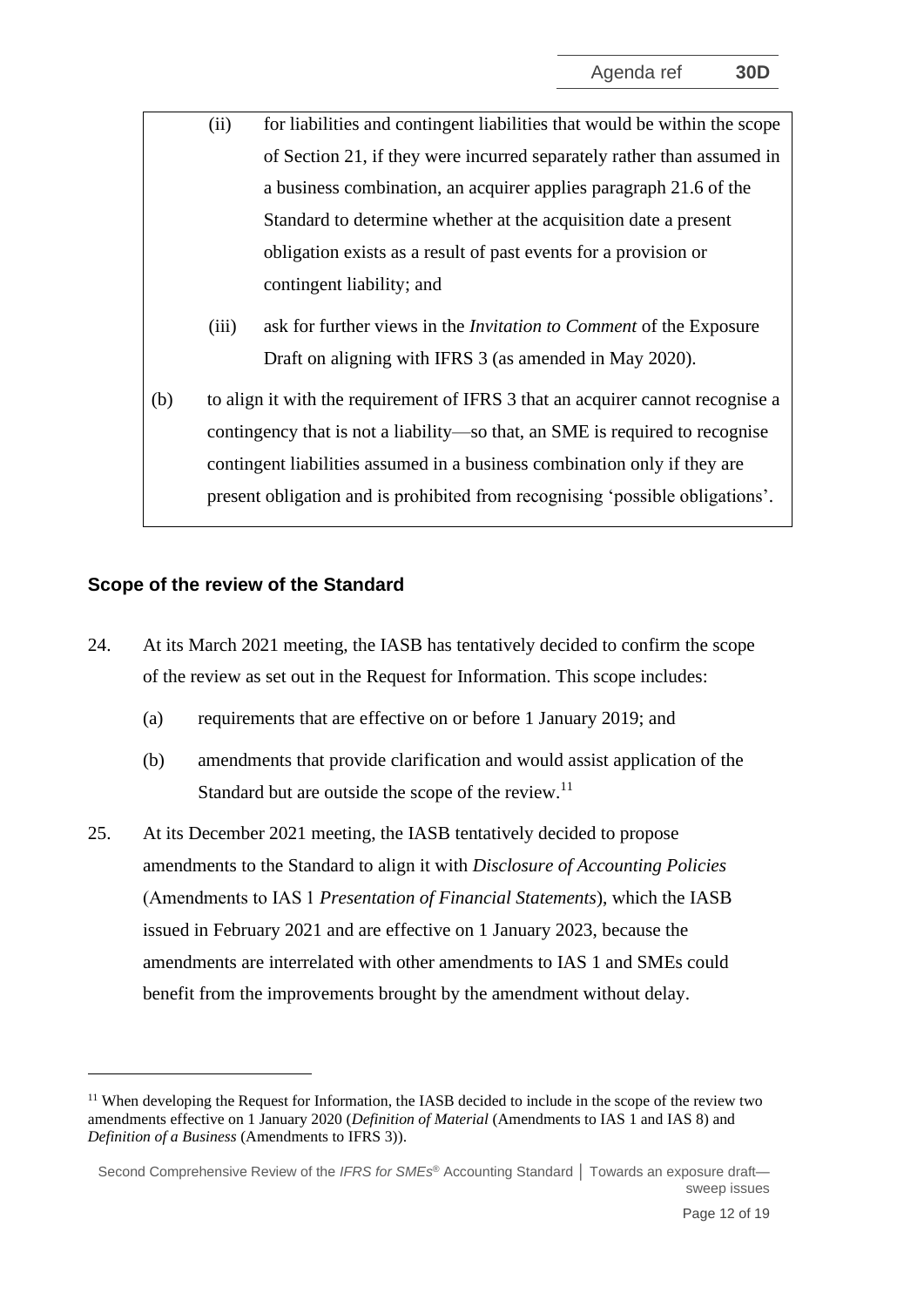- 26. Some IASB members suggested to perform a comprehensive analysis of the new requirements proposed or issued after the Request for Information was published to identify any amendments assisting the application of the Standard, in addition to those discussed in paragraph [25](#page-11-1) of this paper.
- 27. The staff have identified three possible topics:
	- (a) *Updating a Reference to the Conceptual Framework (Amendments to IFRS 3)*, as discussed in paragraphs [6](#page-4-0)[–18](#page-8-1) of this paper;
	- (b) *Definition of Accounting Estimates*, which amended IAS 8 (paragraphs [28–](#page-12-0) [30](#page-12-1) of this paper); and
	- (c) *Supplier Finance Arrangements*, which proposed to amend IAS 7 *Statement of Cash Flows* and IFRS 7 *Financial Instruments: Disclosures* (paragraphs [31](#page-13-0)[–33](#page-13-1) of this paper).

# *Definition of Accounting Estimates*

- <span id="page-12-0"></span>28. In February 2021, the IASB issued *Definition of Accounting Estimates*, which introduced the definition of accounting estimates and included other amendments to IAS 8 to help entities distinguish changes in accounting estimates from changes in accounting policies.
- 29. Paragraph 10.15 of the Standard includes the definition of 'a change in accounting estimate' equivalent to that in paragraph 5 of IAS 8 that the IASB replaced with the definition of 'accounting estimates' in February 2021.
- <span id="page-12-1"></span>30. The staff recommend the IASB propose amendments to the Standard to align with the definition of accounting estimates and, consequently, introduce the application guidance relevant to SMEs as set out in IAS 8—so that SMEs can benefit from the improvements to IAS 8 without delay. Alignment of the definitions in the Standard with the definitions in full IFRS Accounting Standards would be consistent with the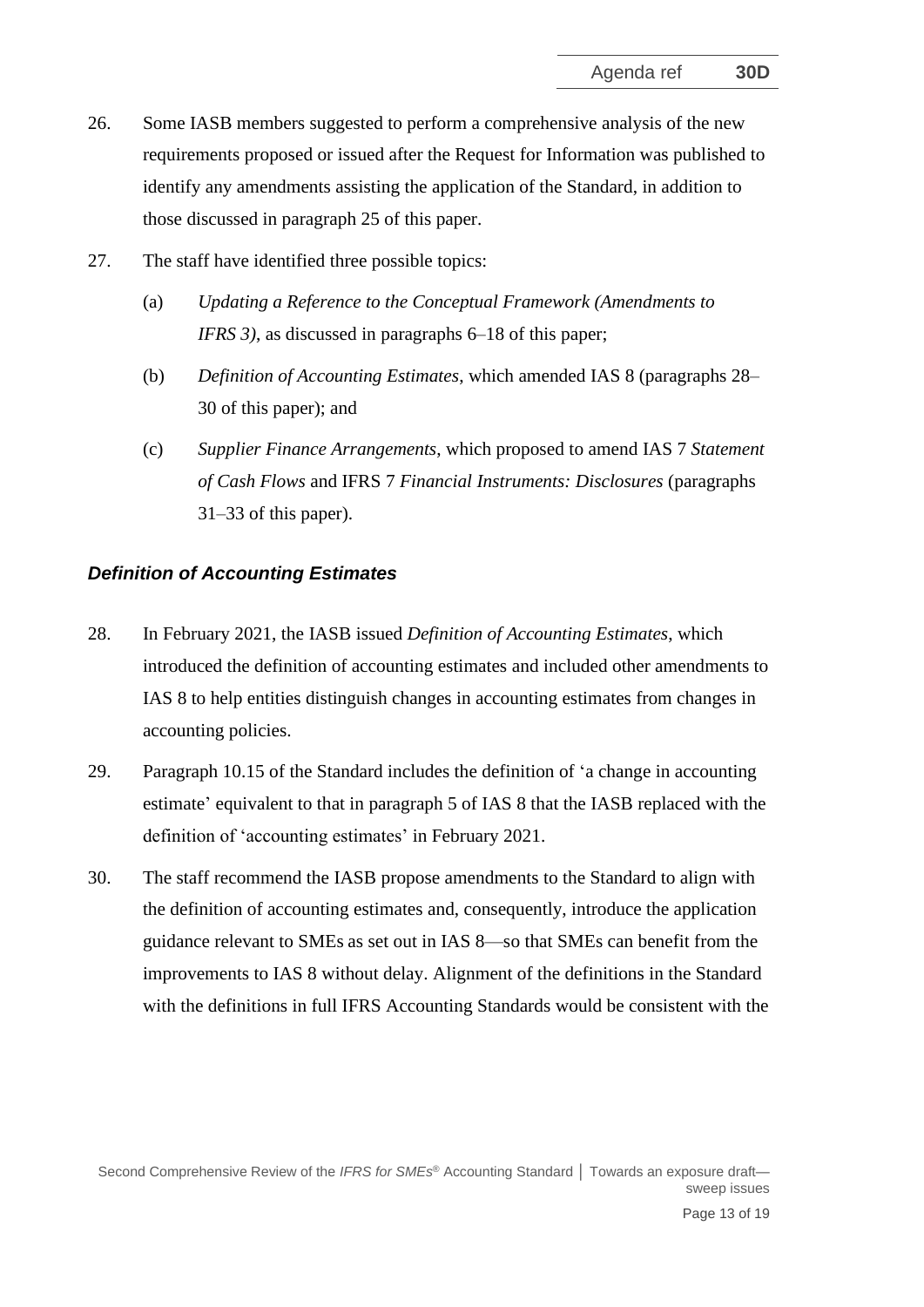feedback on the Request for Information that the alignment of both principles and important definitions is considered the most useful.<sup>12</sup>

## *Supplier Finance Arrangements*

- <span id="page-13-0"></span>31. In November 2021, the IASB published the Exposure Draft *Supplier Finance Arrangements* that proposed to add to existing disclosure requirements that apply to supplier finance arrangements. The proposed additions would improve the transparency of supplier finance arrangements (sometimes referred to as reverse factoring) and their effects on an entity's liabilities and cash flows.
- 32. The staff think this topic could be relevant to SMEs. However, the staff recommend the IASB not propose adding disclosure requirements for supplier finance arrangements in the Standard at this stage, pending the completion of the project.
- <span id="page-13-1"></span>33. This recommendation is consistent with the IASB's tentative decision to consider topics that are part of the IASB's work plan only when projects are completed and, therefore, exclude from the scope of the review possible new requirements of full IFRS Accounting Standards resulting from projects in the IASB's work plan.<sup>13</sup>

#### **Question 2 for the IASB**

Does the IASB agree with the staff recommendations to propose amendments to the Standard to align with the definition of accounting estimates as set out in IAS 8 as amended in February 2021 and, consequently, introduce the application guidance relevant to SMEs as set out in IAS 8?

<sup>&</sup>lt;sup>12</sup> See Agenda Paper 2 *[Comment letter summary](https://www.ifrs.org/content/dam/ifrs/meetings/2021/february/sme-implementation-group/ap2-smeig-feb-2021-cl-summary.pdf)* of the February 2021 SMEIG meeting.

<sup>&</sup>lt;sup>13</sup> For example, at its November 2021 meeting, IASB tentatively decided to consider requirements about general presentation and disclosure and about reporting of business combinations under common control as part of a future comprehensive review.

Second Comprehensive Review of the *IFRS for SMEs* ® Accounting Standard **│** Towards an exposure draft sweep issues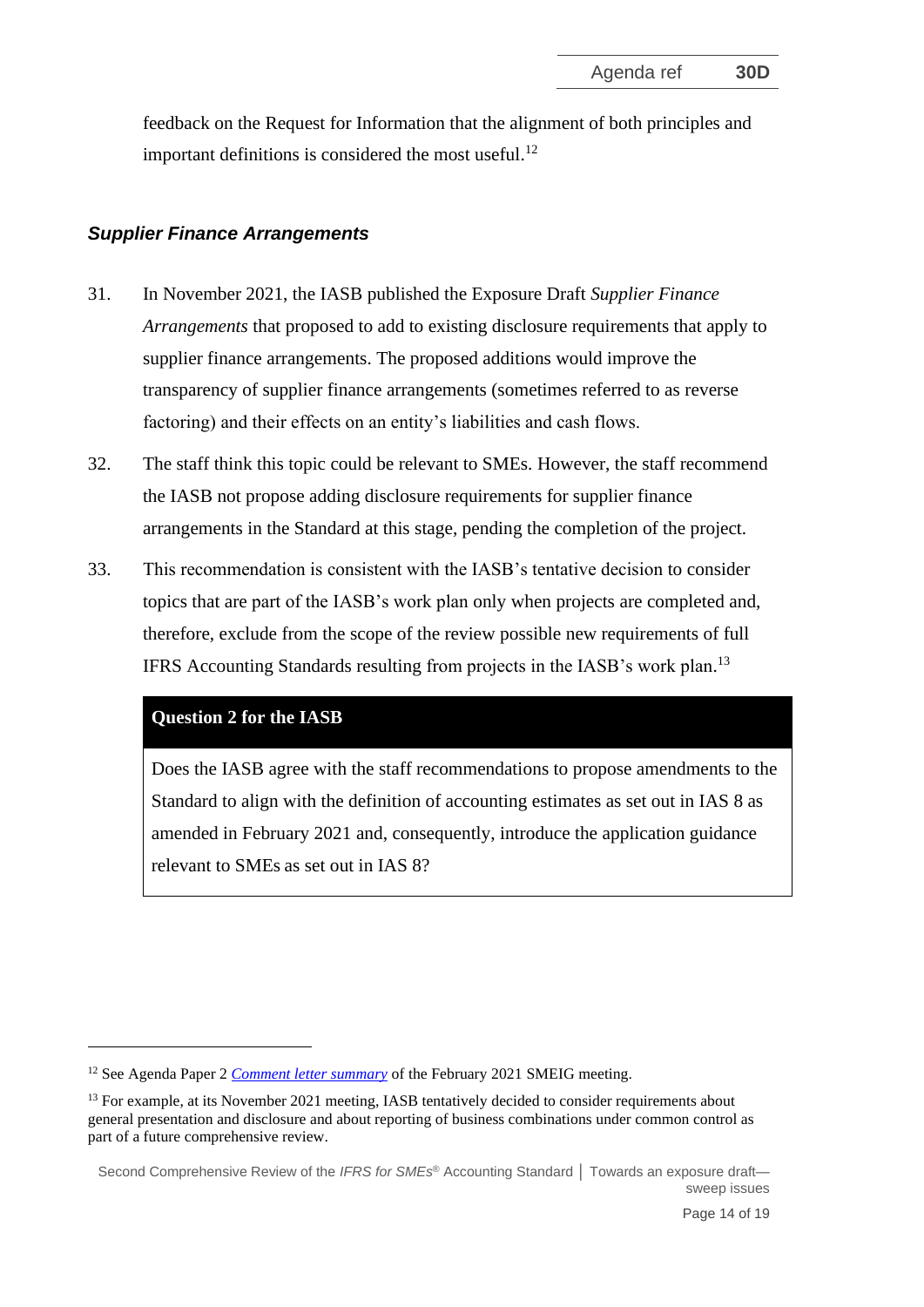#### **Amendments to IFRS 9** *Prepayment Features with Negative Compensation*

- 34. In October 2017, the IASB issued Amendments to IFRS 9 *Prepayment Features with Negative Compensation* (Amendment to IFRS 9) to enable entities to measure at amortised cost some prepayable financial assets with negative compensation. The assets affected, which include some loans and debt securities, would otherwise have been measured at fair value through profit or loss. To qualify for amortised cost measurement, the negative compensation must be 'reasonable compensation for early termination of the contract'.
- 35. Negative compensation arises where the contractual terms permit the borrower to prepay the instrument before its contractual maturity, but the prepayment amount could be less than unpaid amounts of principal and interest, such as at the instrument's current fair value or an amount that reflects the instrument's remaining contractual cash flows discounted at a current market interest rate.
- 36. Feedback on the Request for Information generally supported alignment with the amendments to full IFRS Accounting Standards discussed in Appendix A of the Request for Information, which included this Amendment to IFRS 9. The staff think it is possible that an SME could be party to a debt instrument that has prepayment features with negative compensation. However, the Standard is currently silent on how to measure such debt instruments. Therefore, the staff recommend the IASB propose amending paragraph 11.9 of the Standard, which prescribes the conditions for a debt instrument (both for financial assets and financial liabilities) to be a basic financial instrument measured at amortised cost, as follows considering the Amendment to IFRS 9:
	- 11.9 A debt instruments that satisfies all of the conditions in (a)–(d) shall be accounted for in accordance with Section 11:
	- $(a)$
	- (b) there is no contractual provision that could, by its terms, result in the holder (the lender/creditor) losing the principal amount or any interest attributable to the current period or prior periods. However, a party may pay or receive reasonable compensation on early termination of a contract and still meet this condition. The fact that a debt instrument is subordinated to other debt instruments is not an example of such a contractual provision.

Second Comprehensive Review of the *IFRS for SMEs* ® Accounting Standard **│** Towards an exposure draft sweep issues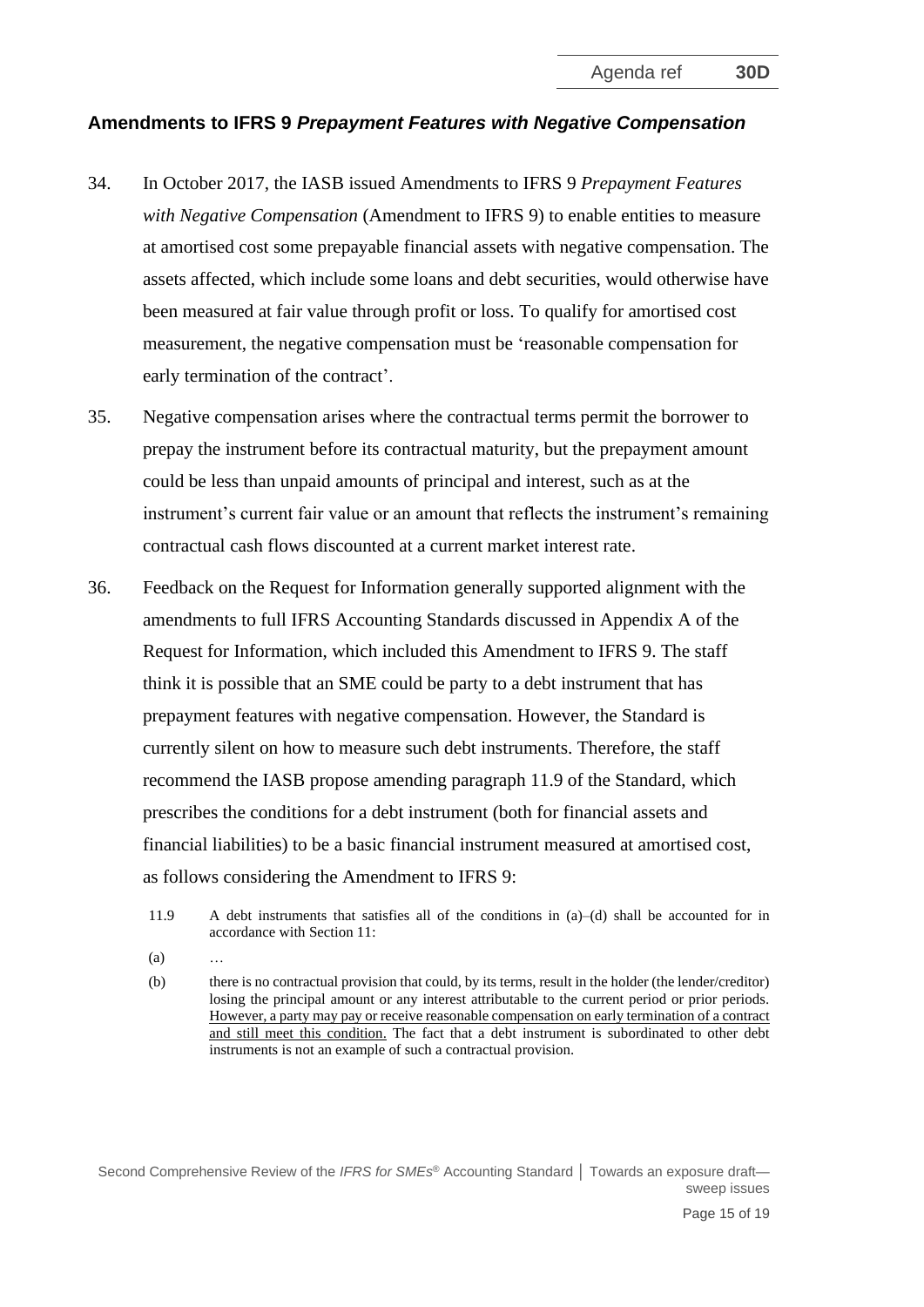#### **Question 3 for the IASB**

Does the IASB agree with the staff recommendations to propose amendments to paragraph 11.9 of the Standard to reflect the 2017 Amendments to IFRS 9 to enable SMEs to measure at amortised cost debt instruments that have prepayment features with negative compensation?

#### **Amendments to IAS 28** *Long-term Interests in Associates and Joint Ventures*

- 37. In October 2017, the IASB issued Amendments to IAS 28 *Long-term interests in Associates and Joint Ventures* (Amendment to IAS 28). The amendments clarify that an entity applies IFRS 9 to long-term interests in an associate or joint venture that form part of the net investment in the associate or joint venture.
- 38. Feedback on the Request for Information generally supported alignment with the amendments to full IFRS Accounting Standards discussed in Appendix A of the Request for Information, which included this Amendment to IAS 28. The staff think that SMEs may hold financial instruments that constitute long-term interests in associates (for example, long-term receivables or preference shares), and that the Amendment to IAS 28 is relevant to SMEs. However, the Standard is currently silent on accounting for such long-term interests. Therefore, the staff think amendments should be made to the Standard to clarify the treatment of long-term interests that in substance form part of the entity's net investment in an associate or jointly controlled entity.
- 39. The staff recommend the IASB clarify the following in Section 14 to align with the accounting treatment in IAS 28 for such long-term interests:
	- (a) the interest in an associate is the carrying amount of the investment in the associate determined using the equity method together with any financial instruments that in substance form part of the entity's net investment in the associate;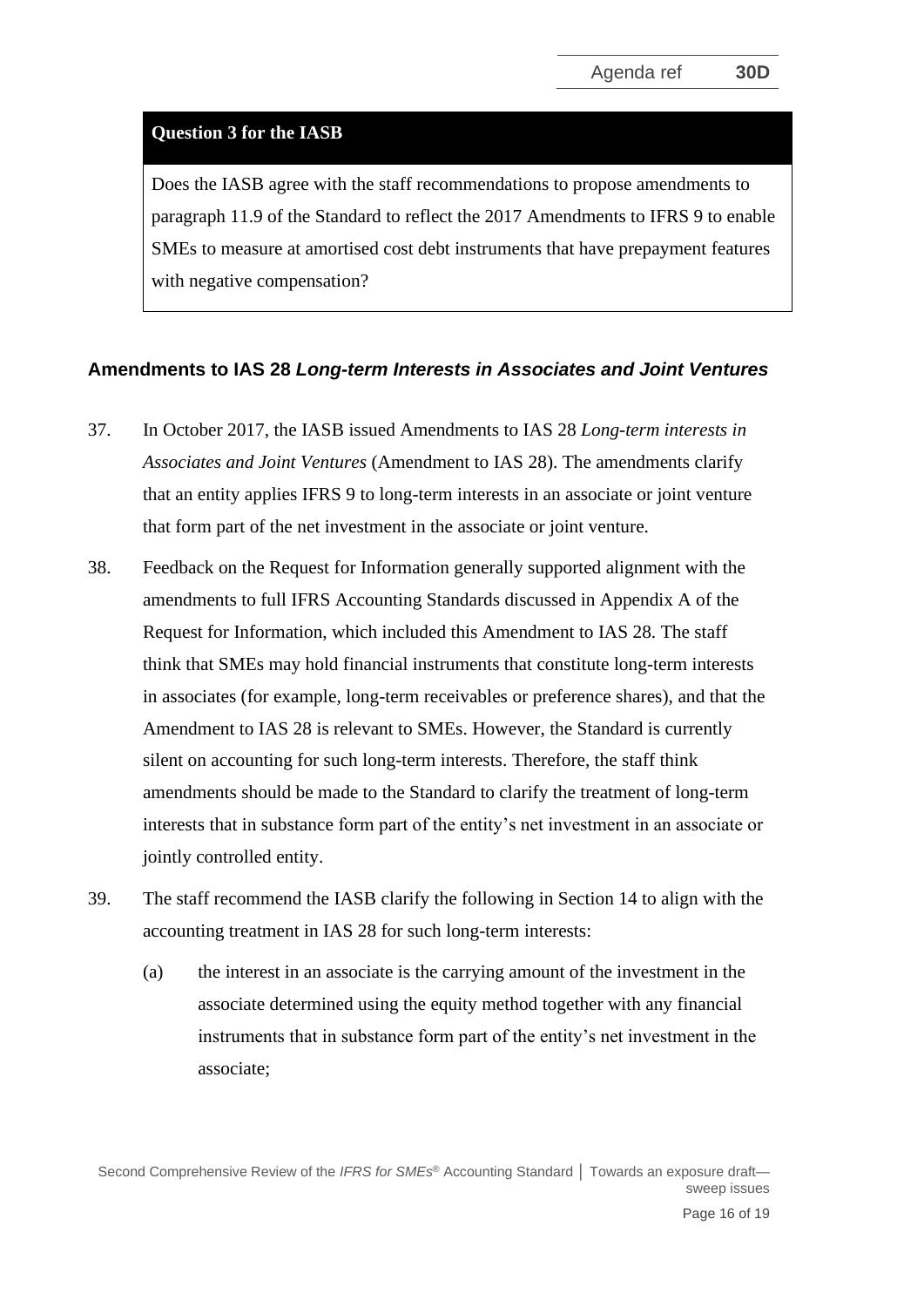- (b) a financial instrument with the associate for which settlement is neither planned nor likely to occur in the foreseeable future is, in substance, part of the entity's net investment (for example, may include preference shares or long-term receivables or loans); and
- (c) an entity applies Section 11 to any such financial instrument before applying paragraph 14.8(d) or paragraph 14.8(h).

## **Question 4 for the IASB**

Does the IASB agree with the staff recommendations to propose amendments to paragraph 14.8 of the Standard to reflect the 2017 Amendments to IAS 28 and to clarify, for SMEs, the treatment of financial instruments that form part of an entity's net investment in an associate or jointly controlled entity.

# **Amendments to related party disclosures**

## *Government-related entity disclosures*

- 40. Section 33 *Related Party Disclosures* of the Standard includes the governmentrelated entity exemption from IAS 24 *Related Party Disclosures* but not the additional disclosures required if an entity applies that exemption under IAS 24.<sup>14</sup> Feedback from users of SME financial statements indicated that related party transactions is an area where additional disaggregation and information is important to them. The staff recommend the IASB propose amendments to Section 33:
	- (a) to align the basic disclosure requirements, based on paragraphs 25 and 26 of IAS 24, should an SME use that exemption.

 $14$  An entity is exempt from disclosing the nature of the relationship as well as information about the transactions and outstanding balances with government-related entities.

Second Comprehensive Review of the *IFRS for SMEs* ® Accounting Standard **│** Towards an exposure draft sweep issues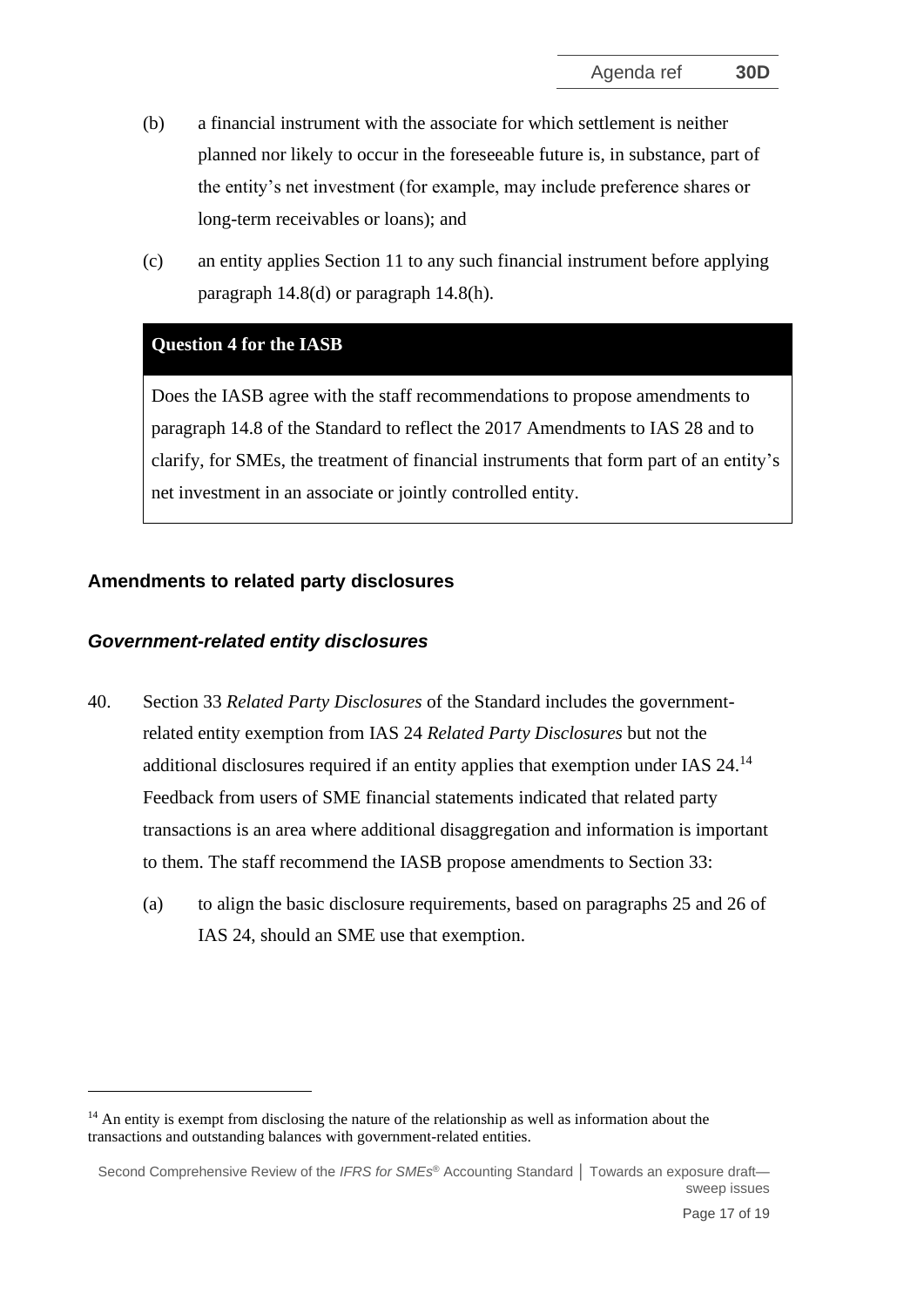- (b) to change the terminology 'state' in Section 33 to 'government' to align with IAS 24 (which would also align the terminology with Section 24 *Government Grants*).
- 41. The staff think the recommended amendments would enable users of SME financial statements to understand the effect of the related party transactions covered by the exemption. The staff recommend adding the following disclosures:
	- 33.15 If a reporting entity applies the exemption in paragraph 33.11, it shall disclose the following about the transactions and related outstanding balances referred to in paragraph 33.11:
		- (a) the name of the government and the nature of its relationship with the reporting entity (that is, control, joint control or significant influence);
		- (b) the following information:
			- (i) the nature and amount of each individually significant transaction.
			- (ii) for other transactions that are collectively, but not individually, significant, a qualitative or quantitative indication of their extent. Types of transactions include those listed in paragraph 33.12.

#### *Other recommended amendments*

- 42. A subheading 'Disclosure of parent-subsidiary relationships' is included above paragraph 33.5 of the Standard. The text goes on to require, among other things, disclosure of the ultimate controlling party. The ultimate controlling party could for some entities be an individual rather than a parent company. Therefore, the staff recommend the IASB propose that the heading is replaced with 'Disclosure of controlling party relationships'.
- 43. The staff also recommend the IASB propose amendments to Section 33 to:
	- (a) amend the requirement in paragraph 33.9(b) of the Standard, regarding disclosure of the amount of outstanding balances, to include commitments to align with IAS 24; and
	- (b) align with the amendments to IAS 24 issued in 2013 about disclosure requirements relating to key management personnel services if these services are provided by a separate management entity, using the text in the Exposure Draft *Subsidiaries without Public Accountability: Disclosures*. The proposed amendments would require amounts incurred by an entity for the provision